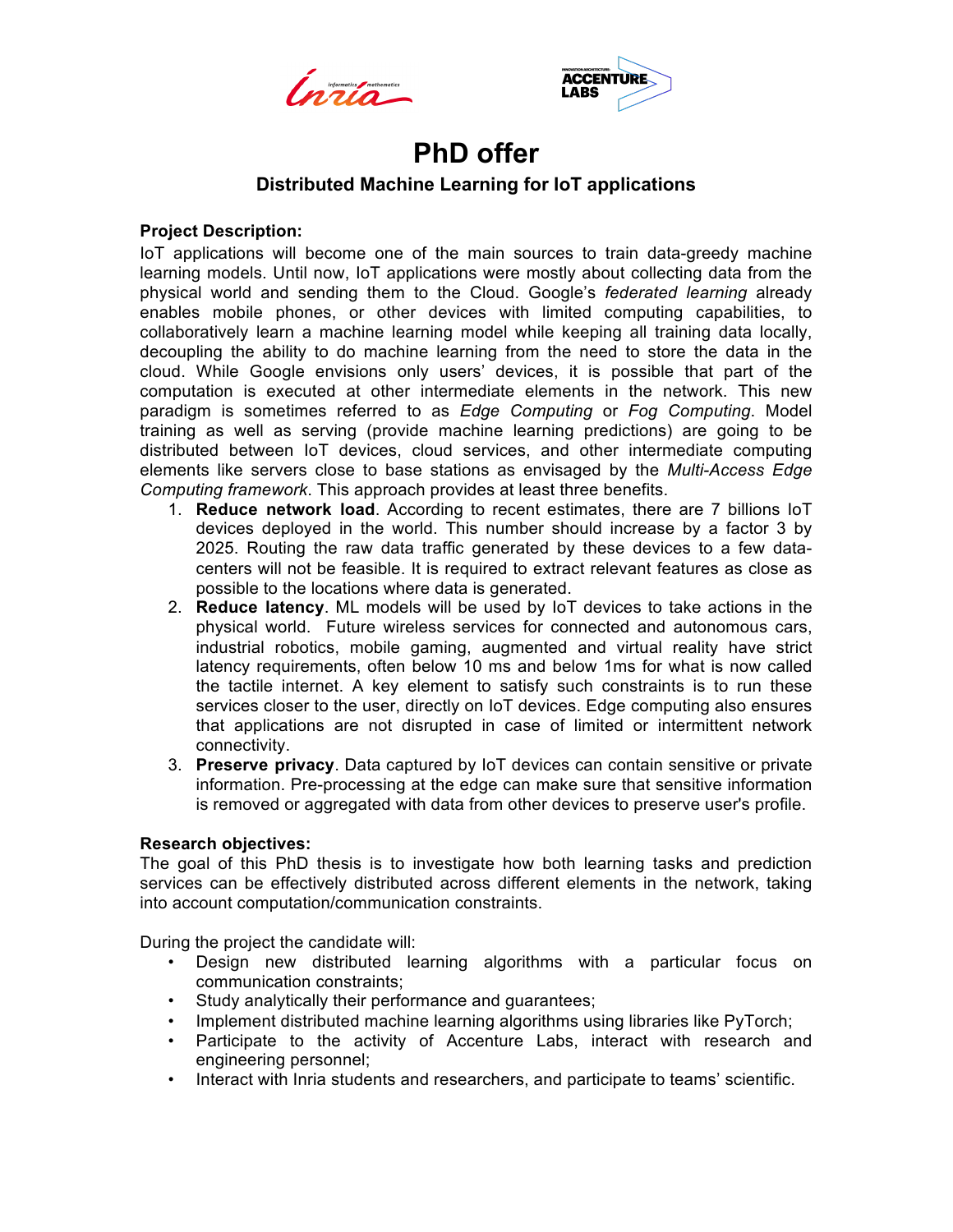



## **Hosting groups:**

NEO and Epione teams (Inria Sophia Antipolis) - Accenture Labs (Sophia antipolis). The groups are located in the tech park of Sophia Antipolis in the French Riviera. The PhD will be hired by Accenture Labs with a yearly gross salary between 35 and 40k€.



### **Required competences:**

Competences in probability, statistics, optimization, and mathematical modeling are essential (Master level). Solid programming and IT skills are necessary (Python, bash, version control systems), along with strong communication abilities.

### **Contacts:**

Giovanni Neglia *giovanni.neglia@inria.fr*; Marco Lorenzi marco.lorenzi@inria.fr; Laetitia Kameni laetitia.kameni@accenture.com; Richard Vidal richard.vidal@accenture.com

# **How to apply:**

Applications will be evaluated on a rolling basis. Send to Giovanni Neglia your application containing:

- CV
- Motivation letter
- Degree certificates and transcripts for Bachelor and Master (or the last 5 years if not applicable)
- Master thesis (or equivalent) if it is already completed, or a description of the work in progress, otherwise
- All your publications, if any
- Contact information of potential referrers, possibly the persons who supervised your Master thesis, or internship

### **References:**

- Giovanni Neglia, Gianmarco Calbi, Don Towsley, Gayane Vardoyan, The Role of Network Topology for Distributed Machine Learning, Proc. of the IEEE International Conference on Computer Communications (INFOCOM 2019), Paris, France, April 29 - May 2, 2019
- Industrial Internet Consortium, The Industrial Internet of Things, Volume T2: Analytics Framework
- Jakub Konecny, H. Brendan McMahan, Daniel Ramage, Federated Optimization: Distributed Machine Learning for On-Device Intelligence, arXiv:1610.02527
- Mehdi Mohammadi, Ala Al-Fuqaha, Sameh Sorour, Mohsen Guizani, Deep Learning for IoT Big Data and Streaming Analytics: A Survey, IEEE Communications Surveys & Tutorials, 2018